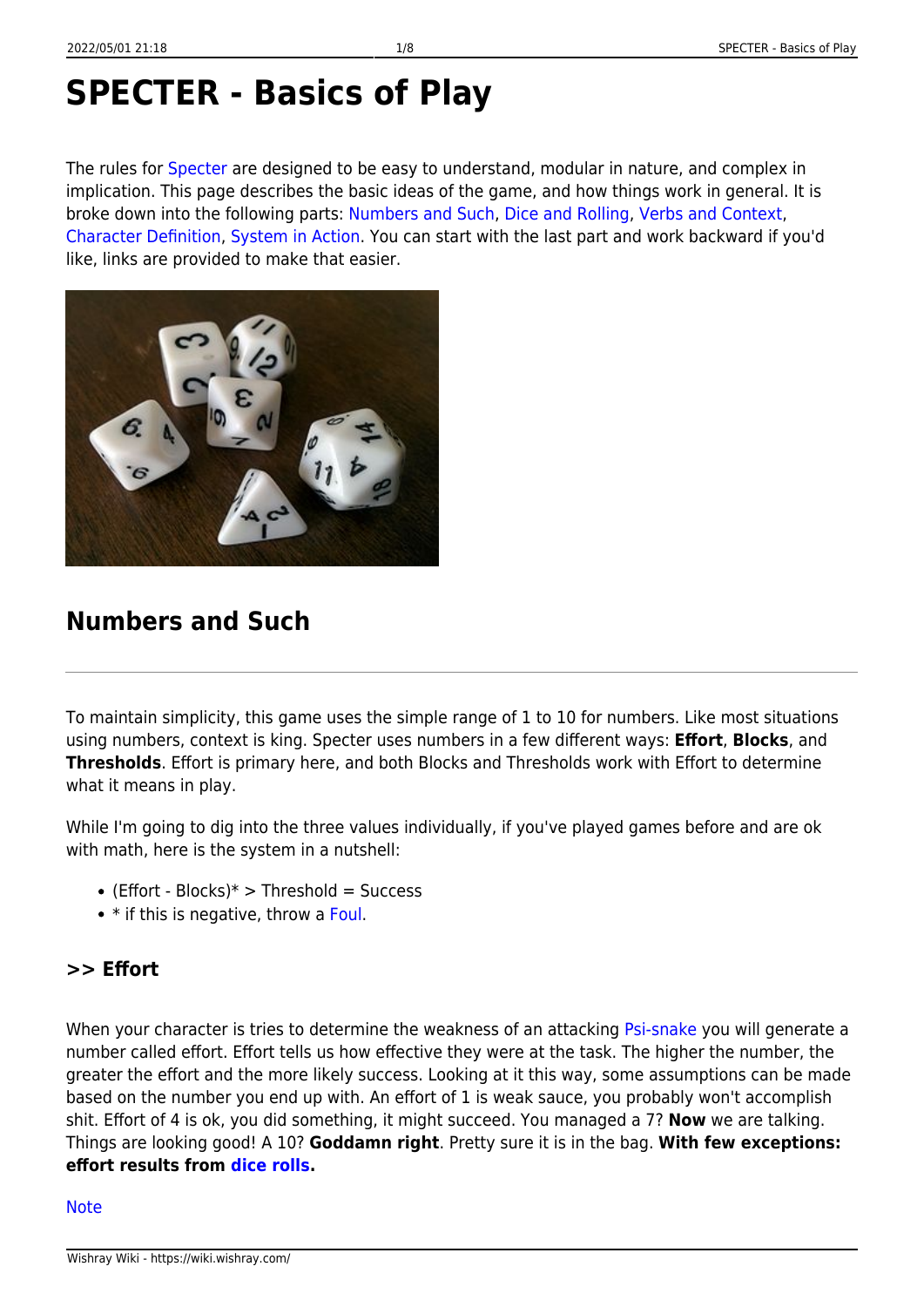It is important to note that Effort generates chance of success, not success. A result of 3 effort means your character was able to put forth some effort, but not much. A result of 9 or 10 is damn good and very likely to succeed. The easiest way to look at effort is likelihood of success and you want as much as possible. 10 is the gold standard, and while not 100% likely, is very close to that in practice.

The game makes it possible to actually reach effort of  $11+$  and that is by design.  $11+$  effort is considered transcendent. These are truly amazing shows of effort that defy human comprehension. For most of the game rules though, you count an 11+ as a 10 as that is the top of the scale. You'll have to trigger [Transcendence](https://wiki.wishray.com/doku.php?id=specter:practice#transcendence) rules to get more out of such effort.

#### **>> Blocks**

Blocks are the antithesis of Effort. While more Effort makes it more likely an action will succeed, more Block does the opposite. Here is how you apply a Block:

Is the Block rating higher than the Effort?

- **No**: Subtract the Block from the Effort, and what remains is the effective Effort.
- **Yes**: Throws a [Foul:](https://wiki.wishray.com/doku.php?id=specter:practice#foul) You can still keep the Effort, but the GM will add complications or you can choose to fail.

#### **>> Thresholds**

A Threshold is the amount of **Effort you need to exceed** to earn success for an action. Since (with few exceptions) effort is always involved with actions, a Threshold or more than one Threshold is given. There are action specific Thresholds, and one implicit Threshold we just call Getting By.

Getting By has a value of 3. If you can't muster even 4 effort, you've done bad. You haven't even gotten by, as the name implies. Efforts of 3 or less just aren't going to get it done, and always fail. If the situation is [Risky,](https://wiki.wishray.com/doku.php?id=specter:practice#risky) then a roll will be made to see if things go pear shaped.

Actions may have additional Thresholds. Usually one is given in addition, the Difficulty. This is how hard the action is to achieve. Here is a rough idea of the numbers and what they mean:

- **Difficulty 5**: This is difficult, and mostly impossible for someone who is unskilled, untrained, or otherwise incapable. Even if Trained and capable, the human will still often fail. Rough capable chance of success: 37%.
- Difficulty 7: A real challenge and something would not attempt lightly. No chance of success for the incapable, roughly 12% chance of success for the capable. Those with superior capability get about 30% odds.
- **Difficulty 9**: Nearly impossible task. No chance of success for the incapable and capable alike, but those of superior capability have 10%.

**[Note](#page--1-0)** 

<span id="page-1-0"></span>As you can see from the Difficulty text, these are tough. Many (if not most) of the rolls you make will be just about Getting By, and that is often hard enough. If something is **difficult** the GM will let you know before you roll, though not the exact value.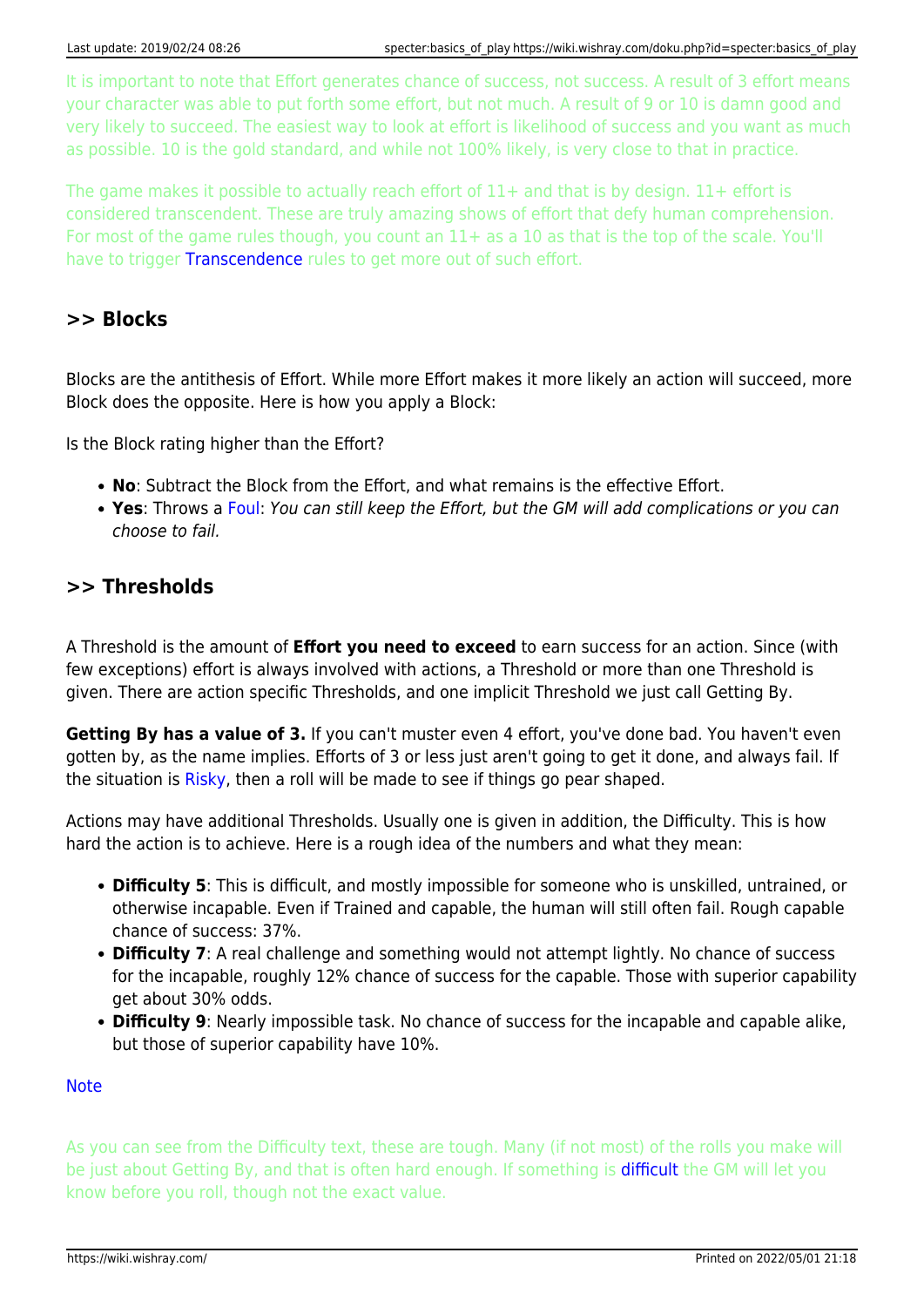# **The Arrow: Dice and Numbers**

# DIO 012 88

The graphic above is known as The Arrow, and is the core of Specter's dice and rolling rules. The center is an arrow, heading from left to right, punctuated by numbers. Those numbers are the Threshold values, as listed above. The green outlined dice on top are Plus dice, these generate Effort. The bottom red outlined dice (and initial number) as Minus dice, and they generate Block.

So in this way the Arrow works in steps, you start from the left, and have five steps:

- 1. 3, d6 /2
- 2. 5, d8 /d6
- 3. 7, d10 /d8
- 4. 9, d12 /d10
- 5. C, d12+1 /

Note that the last step is special. It has no minus die listed, as you can't have a minus die higher than d10 for any roll. Also the number needed to reach it is C, and denotes paying a [Clutch](#page-3-0). You have effort above 9 and pay a Clutch to reach this level of result.

# <span id="page-2-0"></span>**Actions and Rolling**

### <span id="page-2-1"></span>**>> The Dice**

When you roll dice in Specter, you'll be rolling a single die (a plus die: d6, d8, d10, or d12). In general this die will result in [Effort](#page-0-1). usually you roll a die for your character's actions. When your character does something dramatic the GM will tell you one of three things about what your attempting:

- 1. **Futile** → No way. You get no dice. You fail. ← [Clutch](#page-3-0) can Override
- 2. **Risky** → **Roll** and you'll need more than to just Get By. If you don't Get By, things will likely go badly. Risky actions always have a block.
- 3. **Solid** → Ok, **roll**. Let's do this. You'll have to see if you at least Get By on the roll. Solid actions might have a block.

As you can see these are progressively easier (or more likely to result in a success). The GM determines the situation above using the rules and their discretion. After the GM tells you the situation above, you can always back out of the situation. You have the right as player to **[decline](https://wiki.wishray.com/doku.php?id=specter:practice#decline)**.

The GM has rules to determine the response to any dramatic action, see [Means and Risk](https://wiki.wishray.com/doku.php?id=specter:practice#means_and_risk).

When you roll, you roll a die and take the result as Effort. **If no rule tells you otherwise, you will**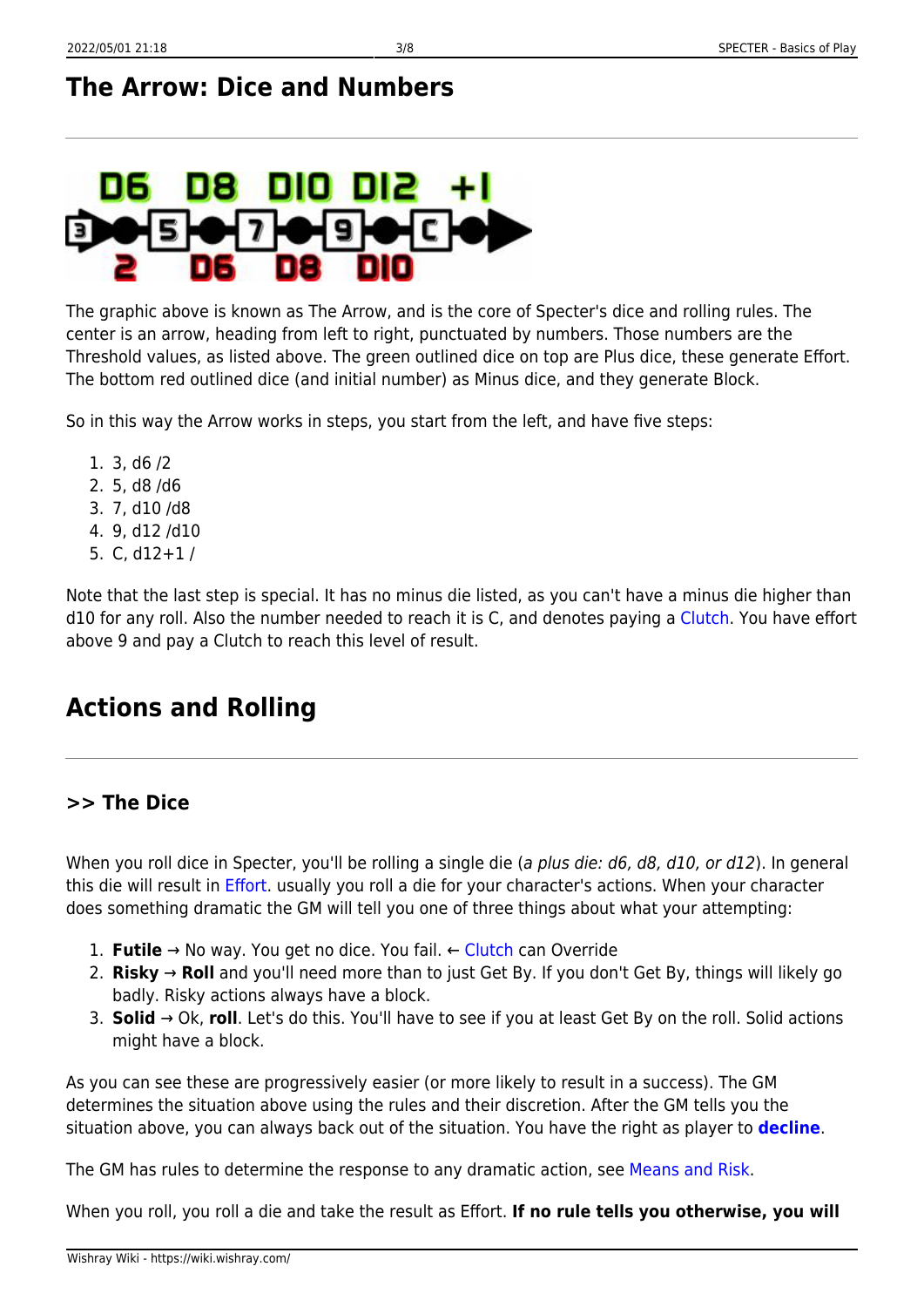roll a six-sided die (d6). Specter uses four dice in the game: d6, d8, d10, and d12. It is also possible to have a bonus to the roll itself. If so, that will be listed as +1, +2, etc. You just add that to the result of the die after it is rolled. [Gold](#page-4-1) provides such a bonus to a roll.

#### **[Note](#page--1-0)**

The die rolling is simple. You roll a die, you get that result. It is the interaction with the result and the rules of the game that can get a bit complicated. In general though, you are just rolling to meet or exceed 4 (getting by) or a Threshold higher for risky actions. In the next section, you'll see how I build on this simple system to give it some depth and complexity.

## **>> Boost**

There are two currencies at play when you roll dice for your character, the first of which is **Boost**. You can spend these currencies to override the normal rules in specific ways. They are currencies, meaning you can have more than one of each for a roll. There are unicode symbols that represent them.

**Boost**: ↑ (Unicode Up Arrow)

Boost↑ is the easy to understand. It is very simple: **Each boost increases anything in the [Arrow](#page-1-0) one step**. This means one boost turns a d6 to a d8, level II to level III, etc. For rolls made for your character, each boost can also be used to reduce a block one step on the arrow (reducing the size of the minus dice). This reduces, but increases the change of success for your character, since blocks work against them. If a Block is reduced below 2 this way, it is simply removed as a Block at all.

#### **[Note](#page--1-0)**

As you might be able to tell, Boost just makes your character more capable at something. If you have a way to get Boost for your action, you are more likely to succeed. The more Boosts the better. If you are using boosts to increase your die size for a **Solid** action, your chance moves up as so: 50%  $\rightarrow$  65%  $\rightarrow$  70%  $\rightarrow$  75%  $\rightarrow$  83%.

## <span id="page-3-0"></span>**>> Clutch**

The second of the two currencies in play for rolls is Clutch. This is a powerful force, and a little more tricky than a Boost. It also has a unicode symbol:

**Clutch**: ↻ (Unicode Clockwise Arrow)

You can spend a Clutch in the following ways:

- Re-roll → **Exploit** an advantage: Introduce some kind of advantage for your character's action. Roll a die of one step larger than you just rolled (capped at d12) and keep the new result if it is higher. If the result is lower, disregard the roll and the GM will add a [Snag](https://wiki.wishray.com/doku.php?id=specter:practice#snag).
- Re-roll → **Advance** the action. Describe in more detail or length your character's action. Roll a die of the same size you just rolled, keep the number you rolled in mind. If the new die is equal or under the last roll, add it to the total *Effort*. If it is higher, you can take a [Snag](https://wiki.wishray.com/doku.php?id=specter:practice#snag) to keep double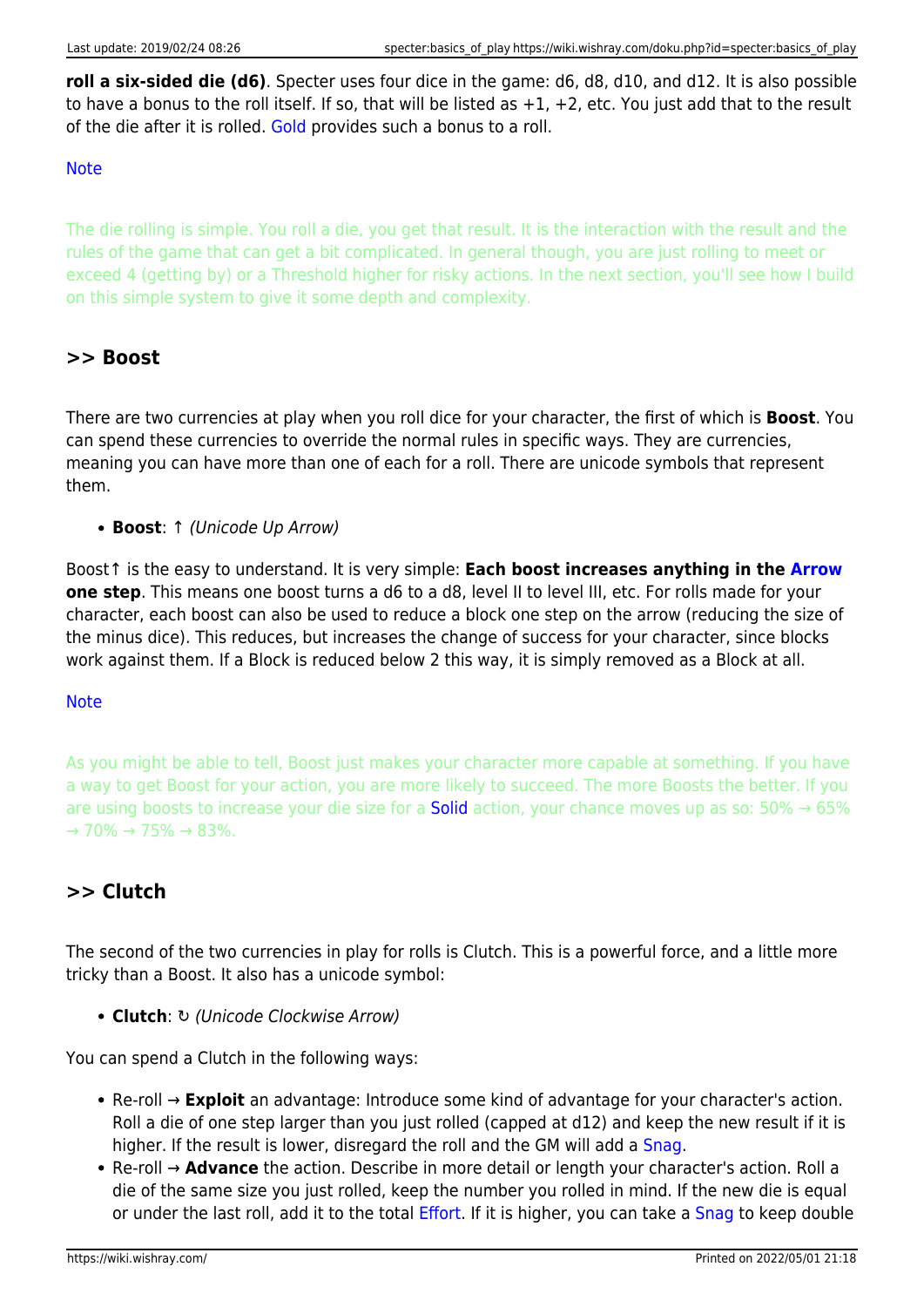the previous roll or describe how your advance failed and keep the original roll.

**Exceed** all expectations. Describe how your character attempts the impossible and turn a [Futile](#page-2-1) situation into a Risky one.

Common sense advice: Exploit when you roll low, Advance when you roll high.

#### [Note](#page--1-0)

These uses are very roughly described here, but you'll get a much better idea from the **[Clutch](#page--1-0)** [Examples](#page--1-0) in the [System in Action](#page-7-0) section later. Basically keep in mind Clutch is very powerful. If you have Clutch for an action you are much much better off. More than one Clutch? You are kicking ass and taking names.

### <span id="page-4-1"></span>**>> Gold**

When you have Gold, you get a bonus to your die roll. 3 Gold, marked as g3, would add 3 to the roll of the plus dice. Gold is not cumulative, but additional Gold (after the first highest Gold) compounds like so:

- $\bullet$  1-3 additional:  $+1$
- $\bullet$  4-5 additional:  $+2$
- 6 or more additional: +3

Using the compound rules, if you earned g3, g2, and g2 for a roll: You have  $+3$ , 4 addtionial  $= +2$  for +5 total.

**The one rule of Gold:** It may only ever double a die result. So if you roll a 2, you can only get a 4, even with +5.

#### **>> Means**

Means does not interact with dice like Boost, Clutch, or Gold, but instead acts on the initial type of roll. Here is how it works:

- You Lack Means: If you have no means for a roll, it is Futile.
- You have Means: The action is Risky or Solid, depending on the situation as the GM decides.
- You rock multiple Means: The action is Solid.

## <span id="page-4-0"></span>**Verbs and Context**

#### ?

#### <span id="page-4-2"></span>**>> Verbs**

1. COAX: Convince, persuade, or otherwise influence.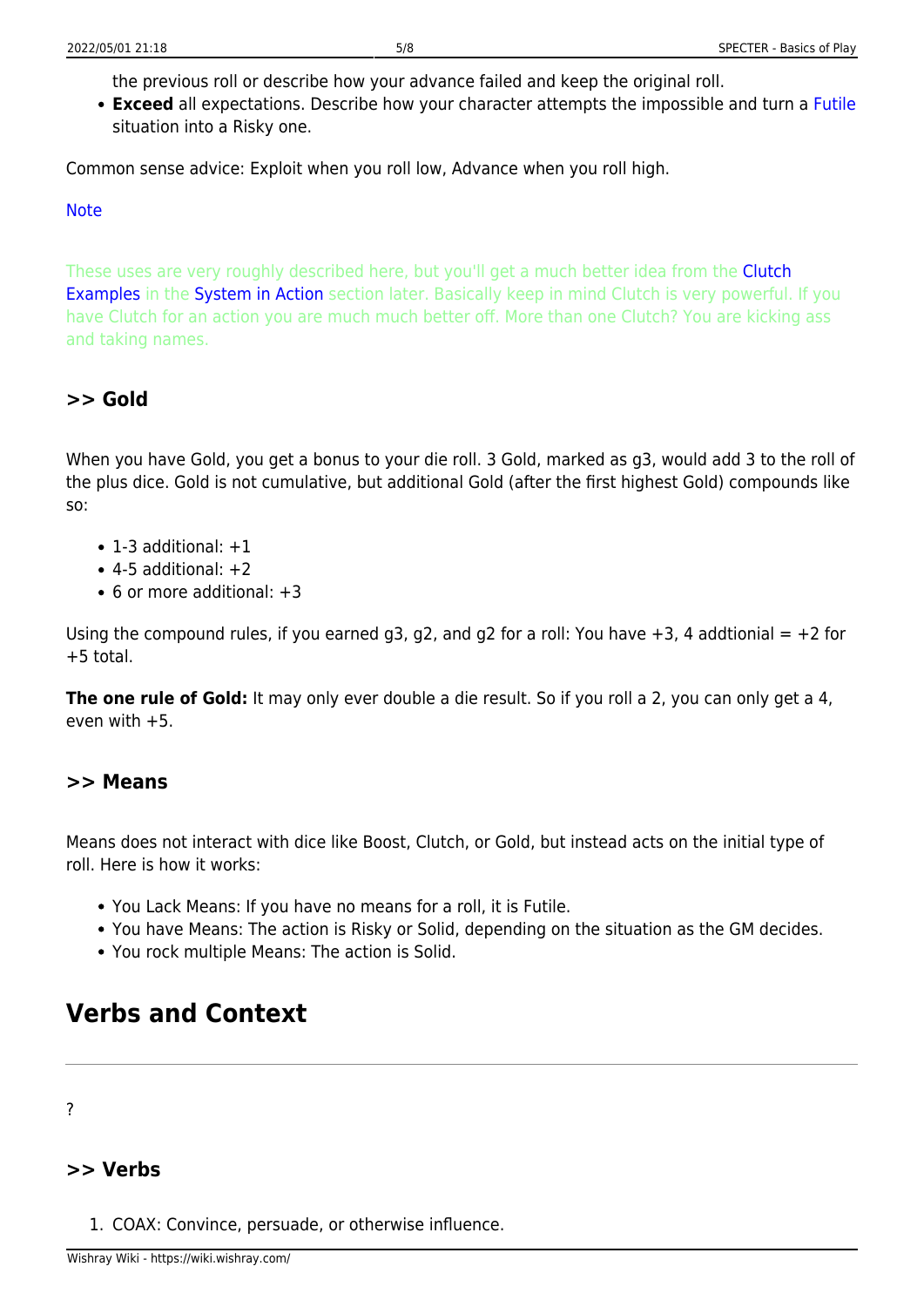- 2. DETECT: Sense, reveal, uncover, or investigate.
- 3. \*FIGHT: Attack, defend, or intimidate.
- 4. \*MOVE: Run, fly, dance or feats of dexterity.
- 5. \*PROWL: Creep, Sneak, or Hide.
- 6. \*SHOOT: Snipe, throw, or blast.
- 7. >RUN: Operate.
- 8. >LINK: Hack.
- 9. >DEBUG: Restore or shield.
- 10. >FORM: Create.
	- \* Usually considered physical verbs.
	- > Usually considered Spark verbs.

## **>> Context (Method)**

- 1. Humanoid (Spark)
- 2. Machine (Ant)
- 3. Alien (Crystal)
- 4. Ancient (Spirit)
- 5. Other (Unknown)

# <span id="page-5-0"></span>**Character Definition**

Creating one of the humankind in Specter is an easy process:

- 1. Choose(or [roll\)](https://wiki.wishray.com/doku.php?id=specter:databank#heritage) a [Heritage:](#page-5-1) Your human culture: [Hyperion](https://wiki.wishray.com/doku.php?id=specter:10k80_humankind#hyperion), [Asterian,](https://wiki.wishray.com/doku.php?id=specter:10k80_humankind#asterian) or [Hestian](https://wiki.wishray.com/doku.php?id=specter:10k80_humankind#hestian). This is your human's culture and foundation.
- 2. Choose(or [roll\)](https://wiki.wishray.com/doku.php?id=specter:databank#age) an [Age](#page-6-0): Single, Double, or Triple digits. The more digits, the older and more capable they will be (but less robust).
- 3. Choose(or [roll\)](https://wiki.wishray.com/doku.php?id=specter:databank#contract) one of the five [Contracts](#page-6-1): A contract gives you abilities from your Spark. Each culture has five contracts, each defining how they view their Spark and what they can do with it.
- 4. Use the [Reactor](https://wiki.wishray.com/doku.php?id=specter:process#reactor) to generate 20 points of [Qualities.](https://wiki.wishray.com/doku.php?id=specter:practice#quality) The GM may allow you to override the reactor to choose one ore more qualities.
- 5. Use the [Detailer](https://wiki.wishray.com/doku.php?id=specter:process#detailer) to create all the final touches of the human, see [Detail](https://wiki.wishray.com/doku.php?id=specter:practice#detail). This final step will fill in little details and kickstart a scene to awake your human.

## <span id="page-5-1"></span>**>> Heritage**

Your human's heritage is their culture:

- **Hyperion**: You are a scientist. Ultimately you want to learn everything and explore all of space and time. Hyperion do not reproduce, and your Spark will drop a seed for a new Hyperion upon their demise. You don't have family, but know and value friendship.
- **Asterian**: You are an architect. You build infrastructure, cities, and communities. Ultimately you want to make the stars glitter with communities across all space and time. Asterian reproduce by creating shadow copies of themselves, each a variant on their design. These shadow copies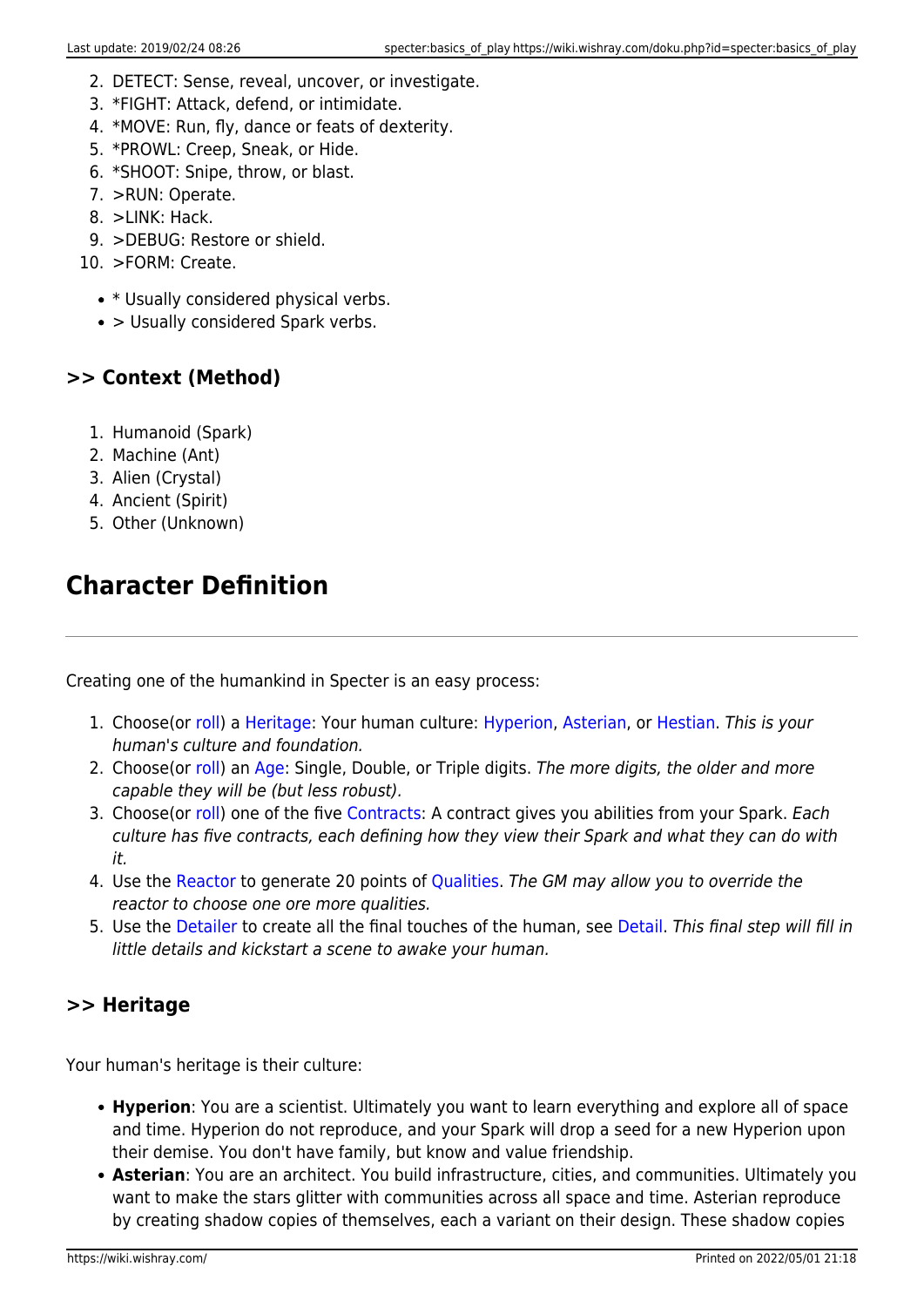expire unless Specter realizes them within a century. You have a large communal family, with many members.

**Hestian**: You are an inventor . You shape machines into whatever you desire. Ultimately you want to see the stars enveloped in a coating of machines thriving, independent of humankind. Hestian reproduce by creating vestian fire, living machine with spark much like Specter itself. Each time they do so, they burn out one drain dot permanently. You have a small family of three to five members, all now memories living within Specter.

### <span id="page-6-0"></span>**>> Age**

Your human is:

- **Single** digits: Decades old, has 10 Drain/Harm dots, and one additional means in a verb (talent).
- **Double** digits: Centuries old, has 8/9 Drain Harm dots (your choice), and two additional means in verbs (talents).
- **Triple** digits: Millenniums old, has 7/7 Drain/Harm dots, two additional means in verbs (talents), and a secondary Contract from any culture.

## <span id="page-6-1"></span>**>> Contract**

The contract of a human is the bond they make with their Spark, the lite energy source tied to their very essence. The contract will give you an ability that you can use at any time, and a power you can use when fully charged from a Stardive. There are five contracts open to a human, based on their culture:

#### **>> Hyperion Contracts**

- 1. ?: (C) **Empyrean Turbine**: Take 1 Drain and earn d10 for any [Verb](#page-4-2) for [Successive Actions.](https://wiki.wishray.com/doku.php?id=specter:practice#successive_actions) Power [Earn d12 for any [> Verb](#page-4-2) until you take Harm or [Rest\]](https://wiki.wishray.com/doku.php?id=specter:practice#rest)
- 2. ?: (U) **Celestial Core**: Put two points on this [Core](https://wiki.wishray.com/doku.php?id=specter:practice#sinks) to remove 1 Drain at any time. On overflow, suffer 5 Harm. Power [You may take 5 Harm & Drain to earn a random [Upgrade\]](https://wiki.wishray.com/doku.php?id=specter:practice#upgrade)
- 3. ?: (R) **Star Wings**: Take 1 Drain and earn [Clutch](#page-3-0) for [MOVE](#page-4-2) actions until you take Harm or [Rest](https://wiki.wishray.com/doku.php?id=specter:practice#rest). Power [Jump to any nearby station]
- 4. ?: (R) **Thought Cell**: Put three points on this [Cell](https://wiki.wishray.com/doku.php?id=specter:practice#sinks) to earn [Clutch](#page-3-0) for any [> Verb](#page-4-2) for [Successive](https://wiki.wishray.com/doku.php?id=specter:practice#successive_actions) [Actions.](https://wiki.wishray.com/doku.php?id=specter:practice#successive_actions) On Overflow, suffer 3 Drain. Power [ Choose up to three Cores or Cells to empty. ]
- 5. ?: (R) **Divine Archive**: Take 1 Drain and earn Means for any endeavor and its [Successive](https://wiki.wishray.com/doku.php?id=specter:practice#successive_actions) [Actions.](https://wiki.wishray.com/doku.php?id=specter:practice#successive_actions) Power [ Until you [Rest](https://wiki.wishray.com/doku.php?id=specter:practice#rest) earn Boost for any > Verbs. ]

#### **>> Asterian Contracts**

- 1. ?: (C)
- 2. ?: (U)
- 3. ?: (R)
- 4. ?: (R)
- 5. ?: (R)